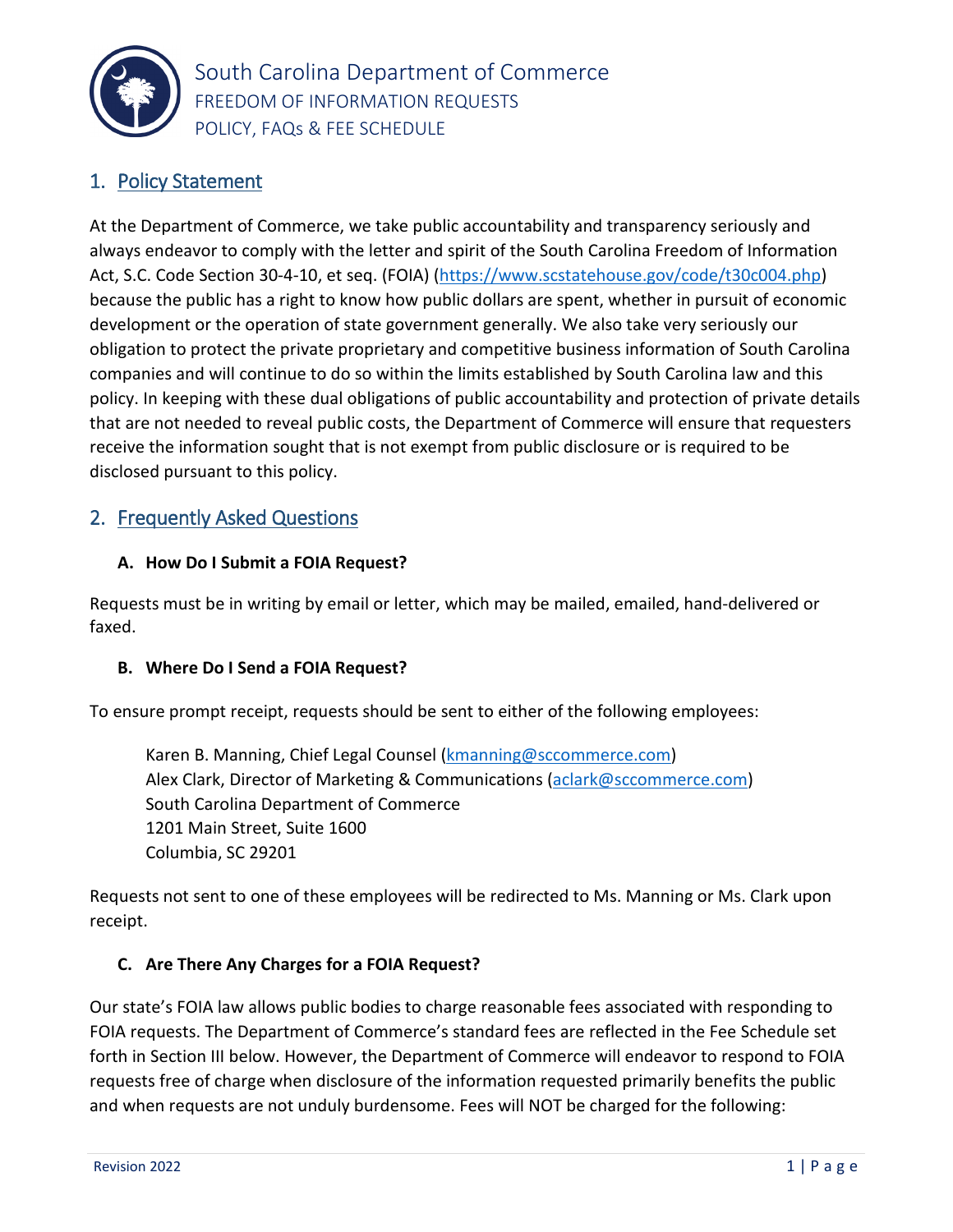

- 1. Search, retrieval, and scanning of public records that require one (1) hour or less of staff time.
- 2. Redaction of public records.
- 3. Copies of 50 pages or fewer.
- 4. Electronic copies, which will be provided whenever practicable.

When fees do apply, a deposit not to exceed 25 percent of the total reasonably anticipated cost to make the public records available may be required prior to searching for or making copies of responsive records. The full amount of the total cost must be paid at the time of the production of the responsive public records.

## **D. How Can I Reduce the Cost of a FOIA Request?**

FOIA requests that are vague and/or extremely broad often capture significant amounts of information that requesters are not seeking and can be costly for the agency and requesters to search for and disclose. Identifying information sought with as much specificity as is known will reduce the cost of a FOIA request. The Department of Commerce will work with requesters to reduce costs by narrowing the scope of requests and encourages requesters to contact Ms. Manning (803.737-1603) or Ms. Clark (803.737-1998) for assistance.

## **E. Will the Agency Create a List or Spreadsheet in Response to a FOIA Request?**

Public bodies are not required to create a public record that does not exist. However, the Department of Commerce may create a list or spreadsheet in response to a FOIA request if it reduces the cost of response. Fees may apply if creation of the list or spreadsheet requires more than one hour of staff time.

## **F. How Long Will It Be Before I Get Information After Filing a FOIA Request?**

The Department of Commerce will notify a requester of the availability of records and a cost estimate, including a 25 percent deposit (if applicable), as expeditiously as possible, but no more than 10 business days after receipt of the request. If the records sought are more than 24 months old, the Department of Commerce will respond in 20 business days. Whenever practicable, responsive public records will be provided at the same time as the initial response, but no more than 30 calendar days after the initial response (or receipt of a deposit) or 35 calendar days for records older than 24 months. Deadlines may be extended with the consent of the requester. If a request is unintelligible, vague or overbroad, the Department of Commerce will contact the requester to better ascertain the subject matter sought and reduce costs.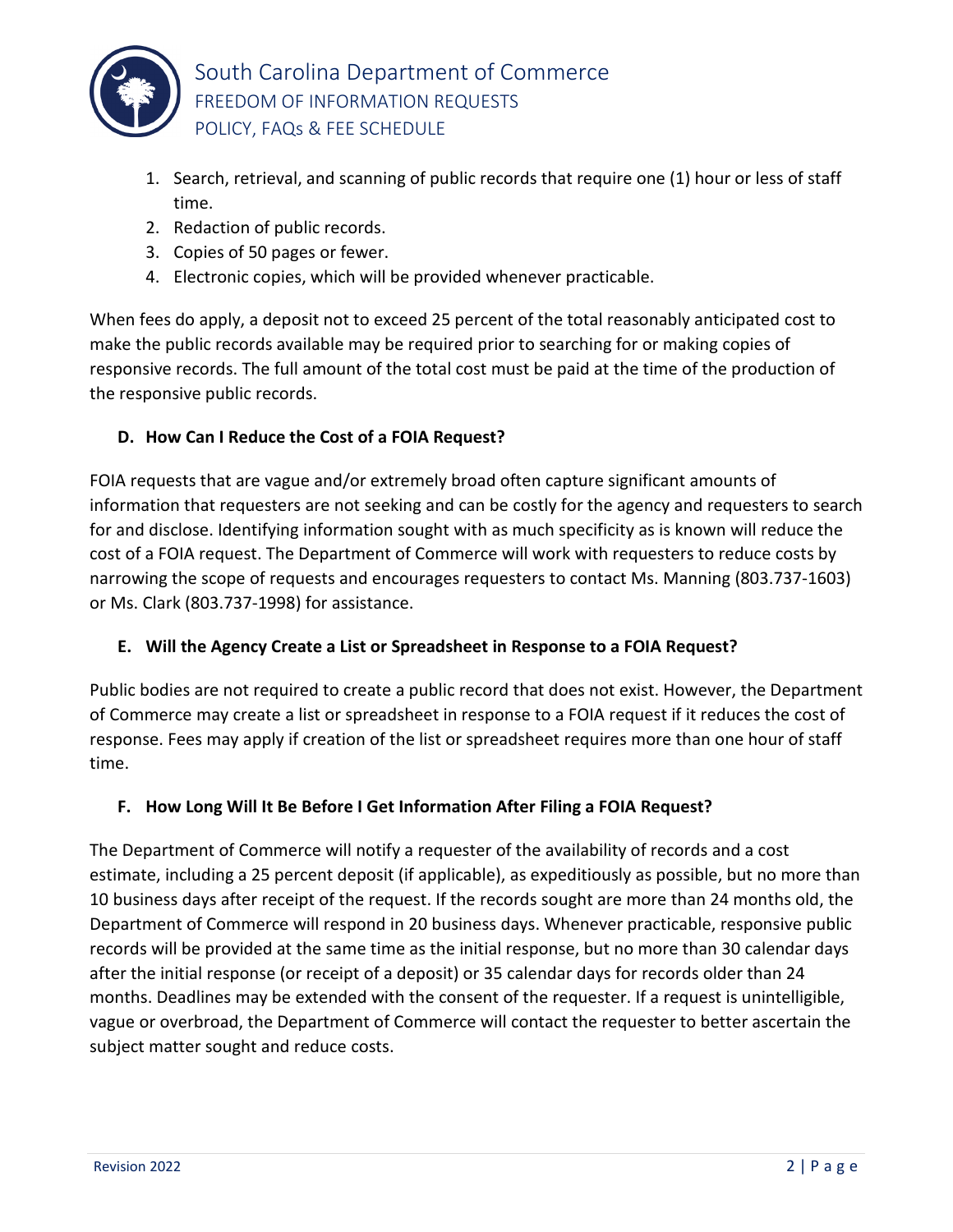

# South Carolina Department of Commerce FREEDOM OF INFORMATION REQUESTS POLICY, FAQs & FEE SCHEDULE

#### **G. What Types of Information are Exempt from Disclosure Under FOIA?**

The Department of Commerce's primary mission is to recruit private taxable investment and job creation to the state. When the Department of Commerce engages with prospective companies in the recruitment process, typically those interactions are pursuant to a nondisclosure agreement with the company (or the company's consultant) that requires that the agency maintain the confidentiality of the company's potential location or expansion plans (including the fact that the discussions are occurring) as well as the company's confidential business information. South Carolina's FOIA law provides broad exemptions related to the economic development recruitment process and requires limited disclosure when projects accept incentives and locate or expand in our state. Based on available exemptions (or other applicable statutory provisions), when requesters are seeking information regarding economic development recruitment and incentives, the following categories of public records will be withheld:

### **1. Working Papers Related to Private Company Recruitment (§30-4-40(a)(9))**

This exemption covers all information related to recruitment of a private company to locate or expand in South Carolina. However, once companies commit to locate or expand in our state, the final incentive agreement is subject to public disclosure after the project announces, or if a project chooses not to announce, once the incentive agreement has been finalized and the project is moving forward. Generally, and subject to other exemptions where applicable, public records related to the implementation of a project pursuant to a final incentive agreement, including records related to the expenditure of public funds, are nonexempt.

#### **2. Proposed Contracts & Incidental Documents (§30-4-40(a)(5))**

This exemption covers information related to proposed contracts, including incentive agreements. Once the agreements are final, documents that are incidental to those agreements are also subject to disclosure. Accordingly, the Department of Commerce when requested, will disclose applications for discretionary incentives, and cost benefit analyses related to those incentives.

#### **3. Confidential Information Provided for Economic Development (§30-4-40(a)(5)(c))**

#### *a. General Rule*

Even after contracts become final, confidential business information of a company will be withheld or redacted. Typically, information withheld would be valuable to a company's competitors (e.g., average or individual wages, investment breakdowns, health plans, financial information, production volumes, etc.). $<sup>1</sup>$  $<sup>1</sup>$  $<sup>1</sup>$ </sup>

<span id="page-2-0"></span> <sup>1</sup> Company trade secrets will also be protected under S.C. Code §30-4-40(a)(1).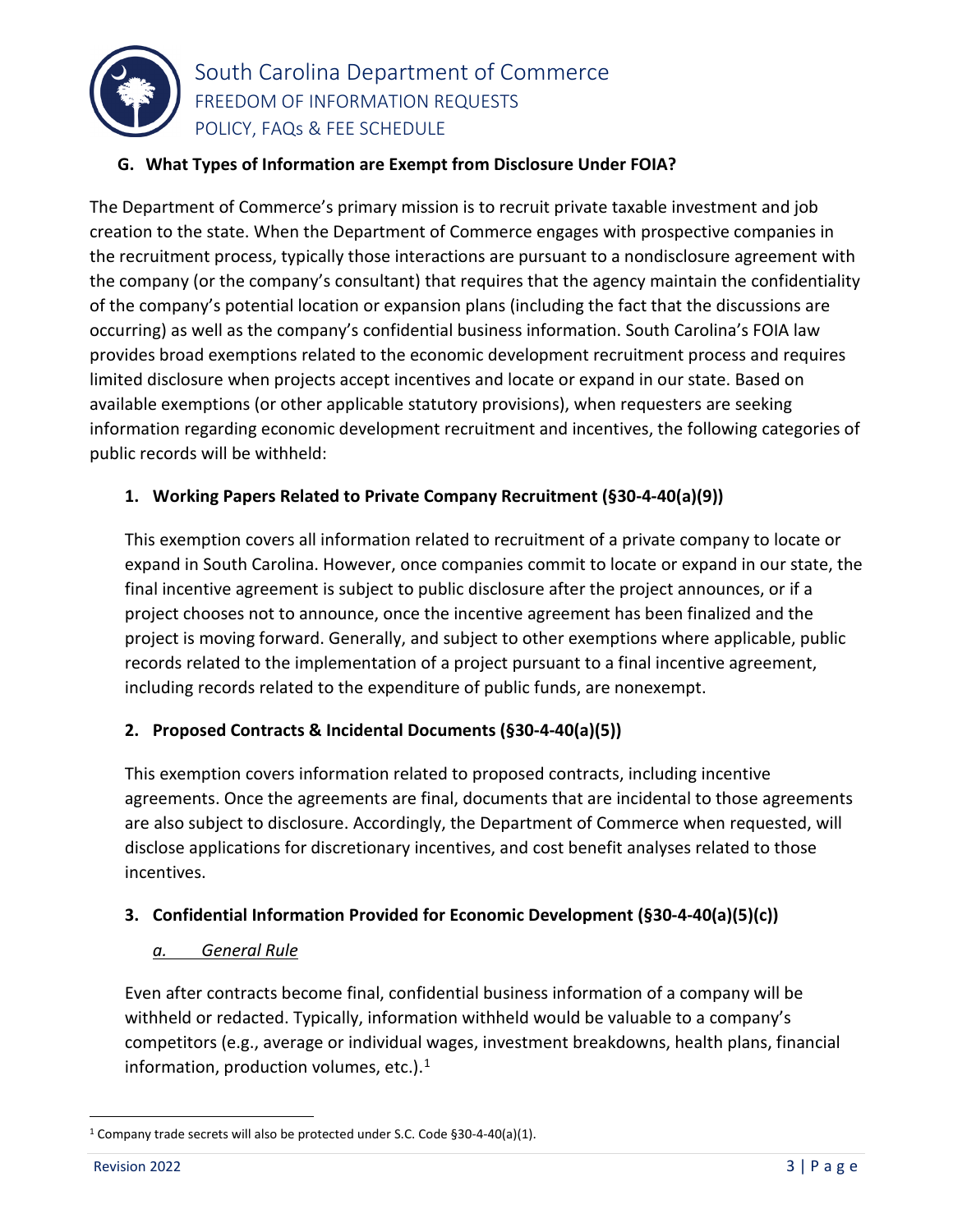

## South Carolina Department of Commerce FREEDOM OF INFORMATION REQUESTS POLICY, FAQs & FEE SCHEDULE

## *b. Average Wage Exceptions*

Notwithstanding the foregoing, except in Tier IV counties, for any project approved on or after January 1, 2022 that has average wages of less than \$15.00/hour after excluding the top five percent of full-time positions to be created at the project, the Department of Commerce will confirm in response to a FOIA request related to discretionary incentives that such project has average wages (excluding the top five percent of positions) that are less than \$15.00/hour. The Coordinating Council shall review the average wage threshold in this disclosure requirement at its first quarter meeting to ensure the threshold appropriately reflects updated average county per capita wages as published annually by the South Carolina Department of Revenue.

Additionally, for any project approved on or after January 1, 2023, the Department of Commerce will disclose in response to a FOIA request, the average wage for the jobs on which a company claims job development credits.

### *c. Aggregate Average Wage Reporting*

Aggregate average wage information included in job development credit quarterly reports submitted electronically starting in 2022 will be collected and reported in the annual report of the South Carolina Coordinating Council for Economic Development based on incentive approval category<sup>[2](#page-3-0)</sup> starting with the report due on or before May 15, 202[3](#page-3-1).<sup>3</sup>

#### **4. Status or Amount of Tax Credit Claims (§12-54-240)**

The status or amount of job development or job tax credit claims is confidential taxpayer information. Unauthorized disclosure of confidential taxpayer information results in fines and jail time, and accordingly, will be withheld.

#### **5. Private Company Employee Contact Information (§30-4-40(a)(2))**

Contact information for individuals employed by or on behalf of a private company will be withheld from otherwise nonexempt public records. Notwithstanding any other FOIA exemption that may apply, Commerce will not invoke the personal, privacy exemption under FOIA  $\delta$ 30-4-40(a)(2) to withhold the identity of corporate executives and lawyers communicating with public officials concerning an economic incentive deal.

<span id="page-3-0"></span><sup>&</sup>lt;sup>2</sup> For purposes of job development credits, qualifying businesses are approved based on the categories set forth in S.C. Code Section 12-6-3360(A) and include: manufacturing, distribution, research and development, processing, corporate office, certain tourism facilities, qualified service related facilities, extraordinary retail establishments, service and retail in Tier IV counties, agricultural packaging and professional sports teams.

<span id="page-3-1"></span><sup>&</sup>lt;sup>3</sup> A test group of companies claiming job development credits will be required to file quarterly reports electronically using a newly developed system starting in the first quarter of 2022 with the remainder of companies claiming credits being phased in over the remaining quarters. Full electronic reporting will be in effect for 2023.